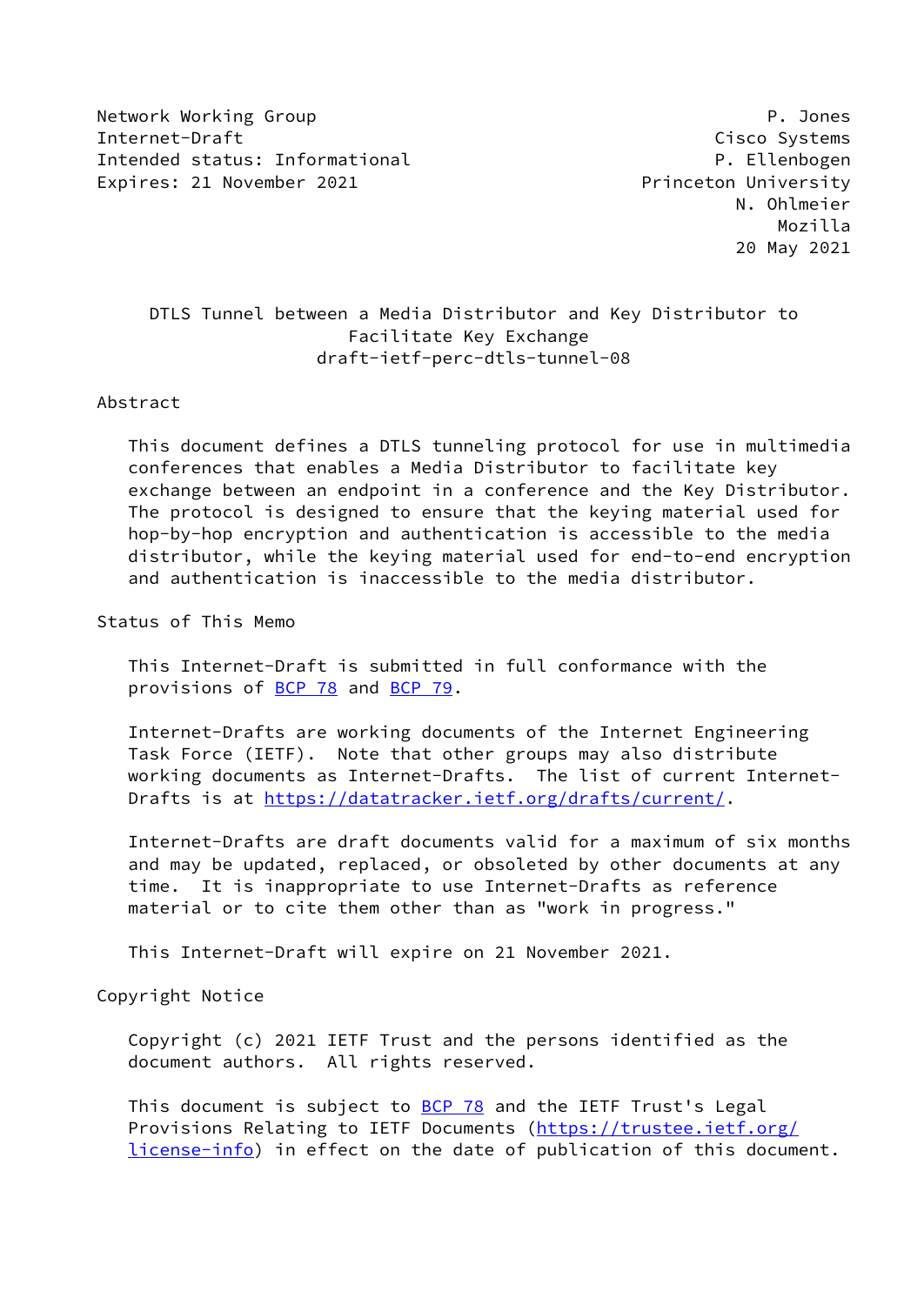## <span id="page-1-1"></span>Internet-Draft **DTLS Tunnel for PERC** May 2021

 Please review these documents carefully, as they describe your rights and restrictions with respect to this document. Code Components extracted from this document must include Simplified BSD License text as described in Section 4.e of the [Trust Legal Provisions](https://trustee.ietf.org/license-info) and are provided without warranty as described in the Simplified BSD License.

## Table of Contents

|                                                | $\overline{2}$ |
|------------------------------------------------|----------------|
| Conventions Used In This Document<br>2.        | $\overline{3}$ |
| 3.                                             | $\overline{3}$ |
| 4.                                             | $\overline{4}$ |
| 5.                                             | 6              |
| 5.1.                                           | 6              |
| 5.2. Tunnel Establishment Procedures           | 6              |
| Media Distributor Tunneling Procedures<br>5.3. | $\overline{1}$ |
| Key Distributor Tunneling Procedures<br>5.4.   | 8              |
| Versioning Considerations<br>5.5.              | 10             |
|                                                | 10             |
| 6.1. Tunnel Message Format                     | 11             |
| $\overline{1}$ .                               | <b>13</b>      |
| 8.                                             | 14             |
| 9.                                             | 14             |
|                                                | 15             |
|                                                | 15             |
|                                                | 16             |
| Authors' Addresses                             | 16             |
|                                                |                |

# <span id="page-1-0"></span>[1](#page-1-0). Introduction

An objective of Privacy-Enhanced RTP Conferencing (PERC) [\[RFC8871](https://datatracker.ietf.org/doc/pdf/rfc8871)] is to ensure that endpoints in a multimedia conference have access to the end-to-end (E2E) and hop-by-hop (HBH) keying material used to encrypt and authenticate Real-time Transport Protocol (RTP) [\[RFC3550](https://datatracker.ietf.org/doc/pdf/rfc3550)] packets, while the Media Distributor has access only to the HBH keying material for encryption and authentication.

 This specification defines a tunneling protocol that enables the media distributor to tunnel DTLS [\[RFC6347](https://datatracker.ietf.org/doc/pdf/rfc6347)] messages between an endpoint and the key distributor, thus allowing an endpoint to use DTLS-SRTP [[RFC5764](https://datatracker.ietf.org/doc/pdf/rfc5764)] for establishing encryption and authentication keys with the key distributor.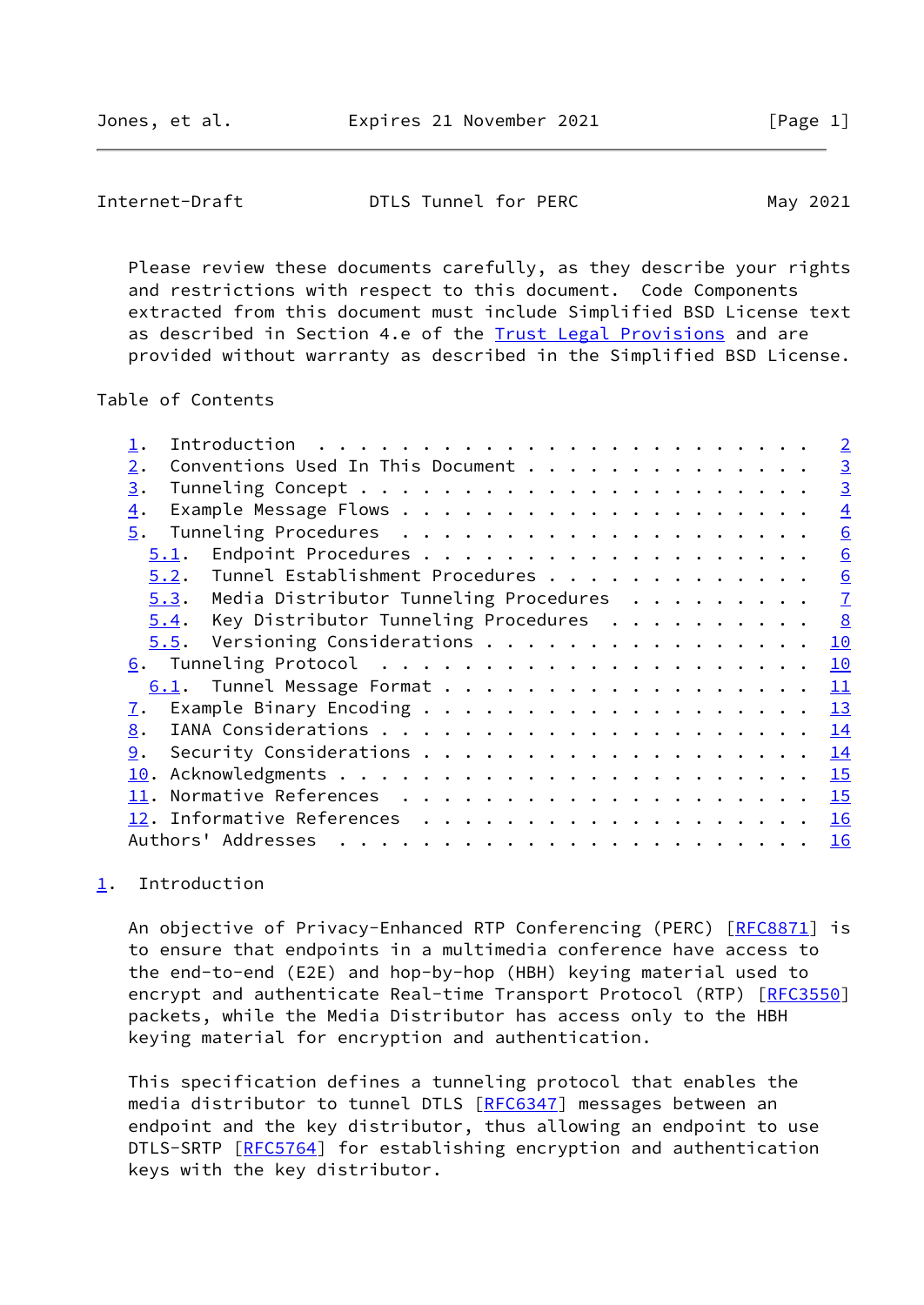The tunnel established between the media distributor and key distributor is a TLS connection that is established before any messages are forwarded by the media distributor on behalf of the endpoint. DTLS packets received from the endpoint are encapsulated by the media distributor inside this tunnel as data to be sent to the

| Expires 21 November 2021<br>Jones, et al. | [Page 2] |
|-------------------------------------------|----------|
|-------------------------------------------|----------|

<span id="page-2-1"></span>Internet-Draft **DTLS Tunnel for PERC** May 2021

 key distributor. Likewise, when the media distributor receives data from the key distributor over the tunnel, it extracts the DTLS message inside and forwards the DTLS message to the endpoint. In this way, the DTLS association for the DTLS-SRTP procedures is established between the endpoint and the key distributor, with the media distributor simply forwarding packets between the two entities and having no visibility into the confidential information exchanged.

 Following the existing DTLS-SRTP procedures, the endpoint and key distributor will arrive at a selected cipher and keying material, which are used for HBH encryption and authentication by both the endpoint and the media distributor. However, since the media distributor would not have direct access to this information, the key distributor explicitly shares the HBH key information with the media distributor via the tunneling protocol defined in this document. Additionally, the endpoint and key distributor will agree on a cipher for E2E encryption and authentication. The key distributor will transmit keying material to the endpoint for E2E operations, but will not share that information with the media distributor.

 By establishing this TLS tunnel between the media distributor and key distributor and implementing the protocol defined in this document, it is possible for the media distributor to facilitate the establishment of a secure DTLS association between an endpoint and the key distributor in order for the endpoint to receive E2E and HBH keying material. At the same time, the key distributor can securely provide the HBH keying material to the media distributor.

<span id="page-2-0"></span>[2](#page-2-0). Conventions Used In This Document

 The key words "MUST", "MUST NOT", "REQUIRED", "SHALL", "SHALL NOT", "SHOULD", "SHOULD NOT", "RECOMMENDED", "NOT RECOMMENDED", "MAY", and "OPTIONAL" in this document are to be interpreted as described in [BCP](https://datatracker.ietf.org/doc/pdf/bcp14) [14](https://datatracker.ietf.org/doc/pdf/bcp14) [[RFC2119\]](https://datatracker.ietf.org/doc/pdf/rfc2119) [\[RFC8174](https://datatracker.ietf.org/doc/pdf/rfc8174)] when, and only when, they appear in all capitals, as shown here.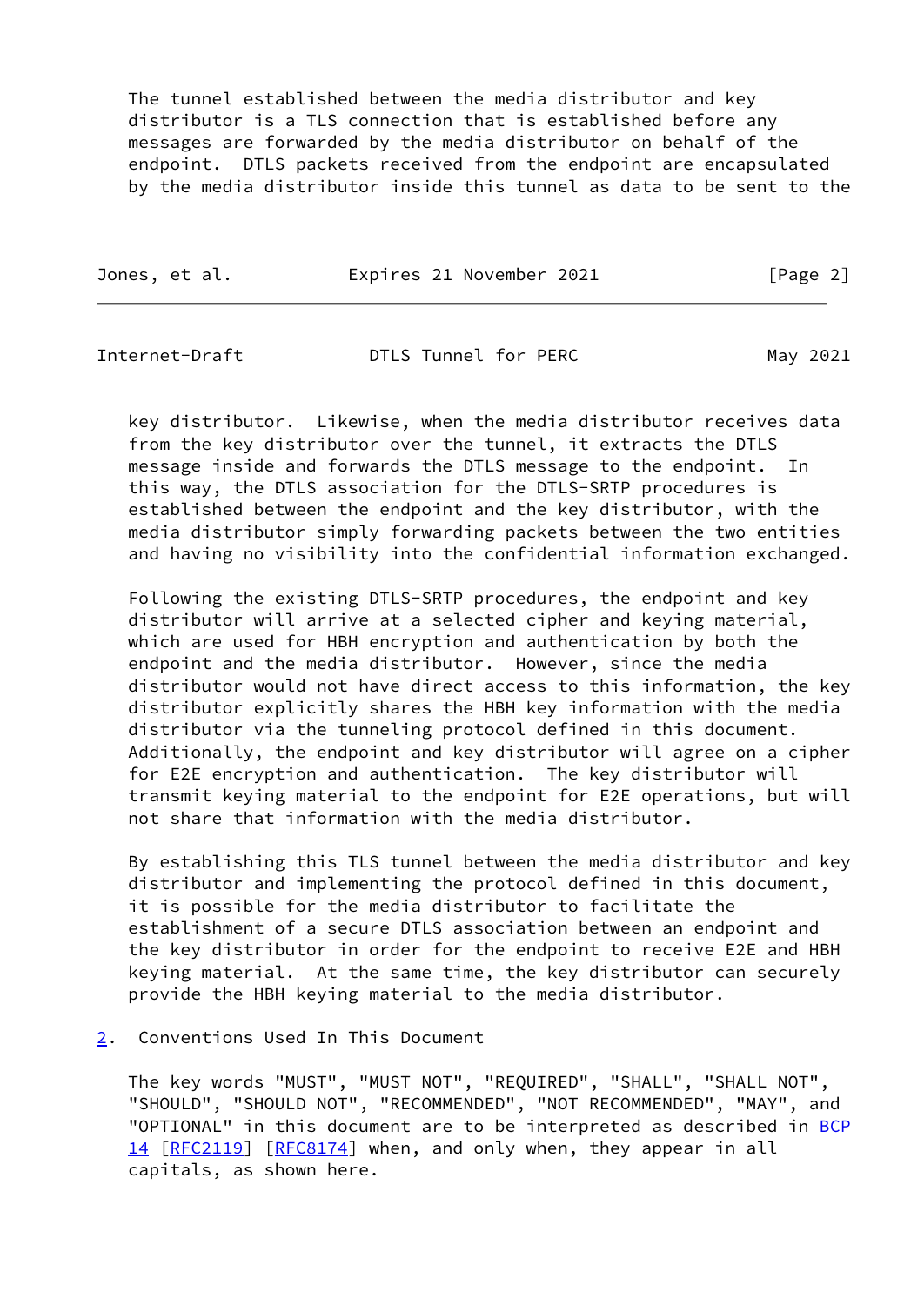## <span id="page-3-0"></span>[3](#page-3-0). Tunneling Concept

 A TLS connection (tunnel) is established between the media distributor and the key distributor. This tunnel is used to relay DTLS messages between the endpoint and key distributor, as depicted in Figure 1:

Jones, et al. Expires 21 November 2021 [Page 3]

<span id="page-3-2"></span>Internet-Draft DTLS Tunnel for PERC May 2021

|          |             | Key<br>Distributor        |                               |          |
|----------|-------------|---------------------------|-------------------------------|----------|
|          |             | # ^ ^ #<br>#<br>$\#$<br># | $ $ # $\leftarrow$ TLS Tunnel |          |
|          |             |                           |                               |          |
|          | <b>DTLS</b> |                           | <b>DTLS</b>                   |          |
| Endpoint |             | Media                     |                               | Endpoint |
|          | to Key      | Distributor               | to Key                        |          |
|          | Distributor |                           | Distributor                   |          |
|          |             |                           |                               |          |

Figure 1: TLS Tunnel to Key Distributor

 The three entities involved in this communication flow are the endpoint, the media distributor, and the key distributor. The behavior of each entity is described in **Section 5.** 

 The key distributor is a logical function that might might be co resident with a key management server operated by an enterprise, reside in one of the endpoints participating in the conference, or elsewhere that is trusted with E2E keying material.

<span id="page-3-1"></span>[4](#page-3-1). Example Message Flows

 This section provides an example message flow to help clarify the procedures described later in this document. It is necessary that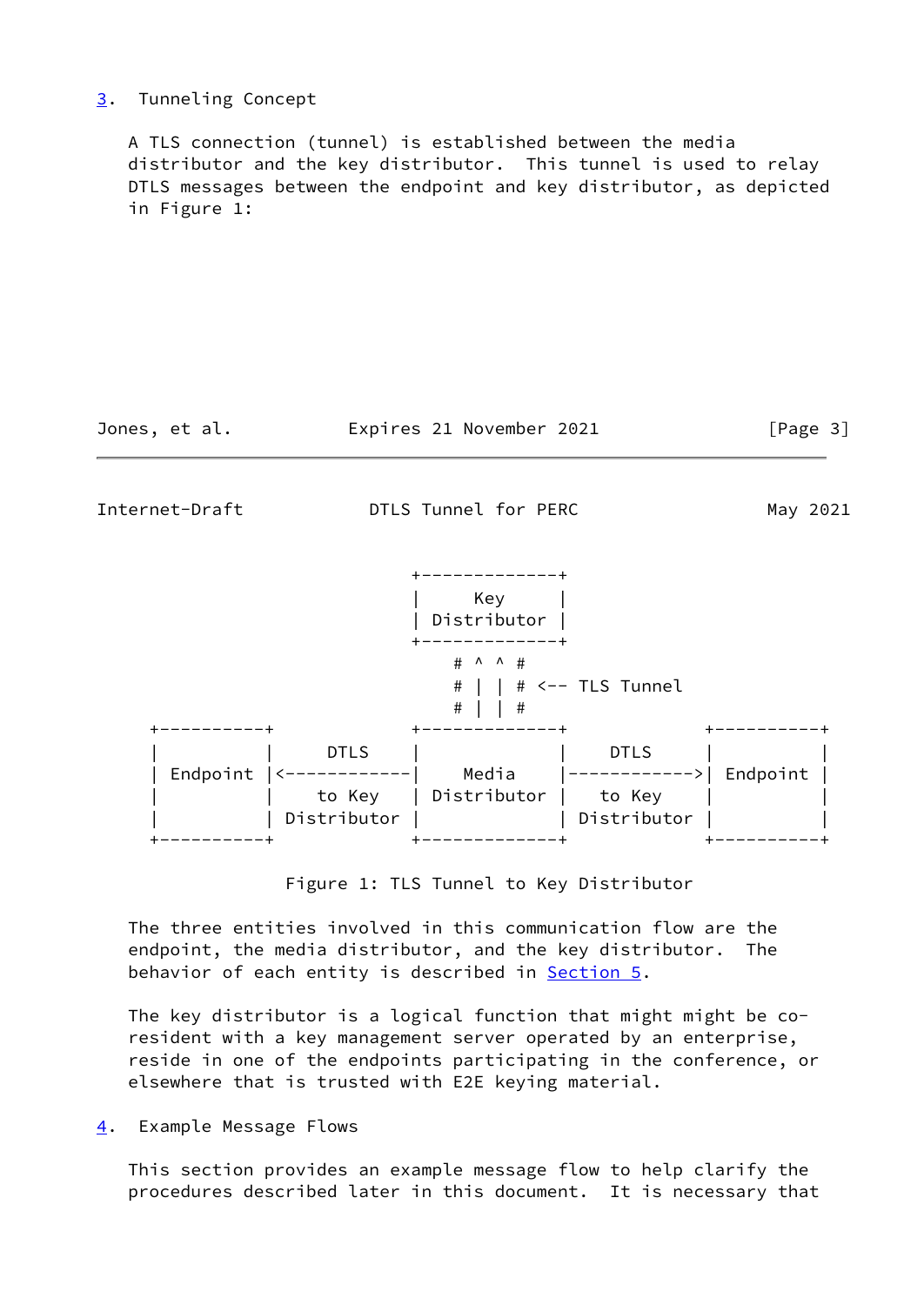the key distributor and media distributor establish a mutually authenticated TLS connection for the purpose of sending tunneled messages, though the complete TLS handshake for the tunnel is not shown in Figure 2 since there is nothing new this document introduces with regard to those procedures.

 Once the tunnel is established, it is possible for the media distributor to relay the DTLS messages between the endpoint and the key distributor. Figure 2 shows a message flow wherein the endpoint uses DTLS-SRTP to establish an association with the key distributor. In the process, the media distributor shares its supported SRTP protection profile information (see [\[RFC5764](https://datatracker.ietf.org/doc/pdf/rfc5764)]) and the key distributor shares HBH keying material and selected cipher with the media distributor.

| Jones, et al. |                        |  | Expires 21 November 2021                         |                 | [Page 4] |
|---------------|------------------------|--|--------------------------------------------------|-----------------|----------|
|               | Internet-Draft         |  | DTLS Tunnel for PERC                             |                 | May 2021 |
|               | Endpoint               |  | media distributor                                | key distributor |          |
|               |                        |  | <=======================><br>TLS Connection Made |                 |          |
|               |                        |  | ========================><br>SupportedProfiles   |                 |          |
|               | DTLS handshake message |  | =========================><br>TunneledDtls       |                 |          |
|               |                        |  | ========================                         | MediaKeys       |          |
|               |                        |  | may be multiple handshake messages               |                 |          |
|               | DTLS handshake message |  |                                                  | TunneledDtls    |          |

Figure 2: Sample DTLS-SRTP Exchange via the Tunnel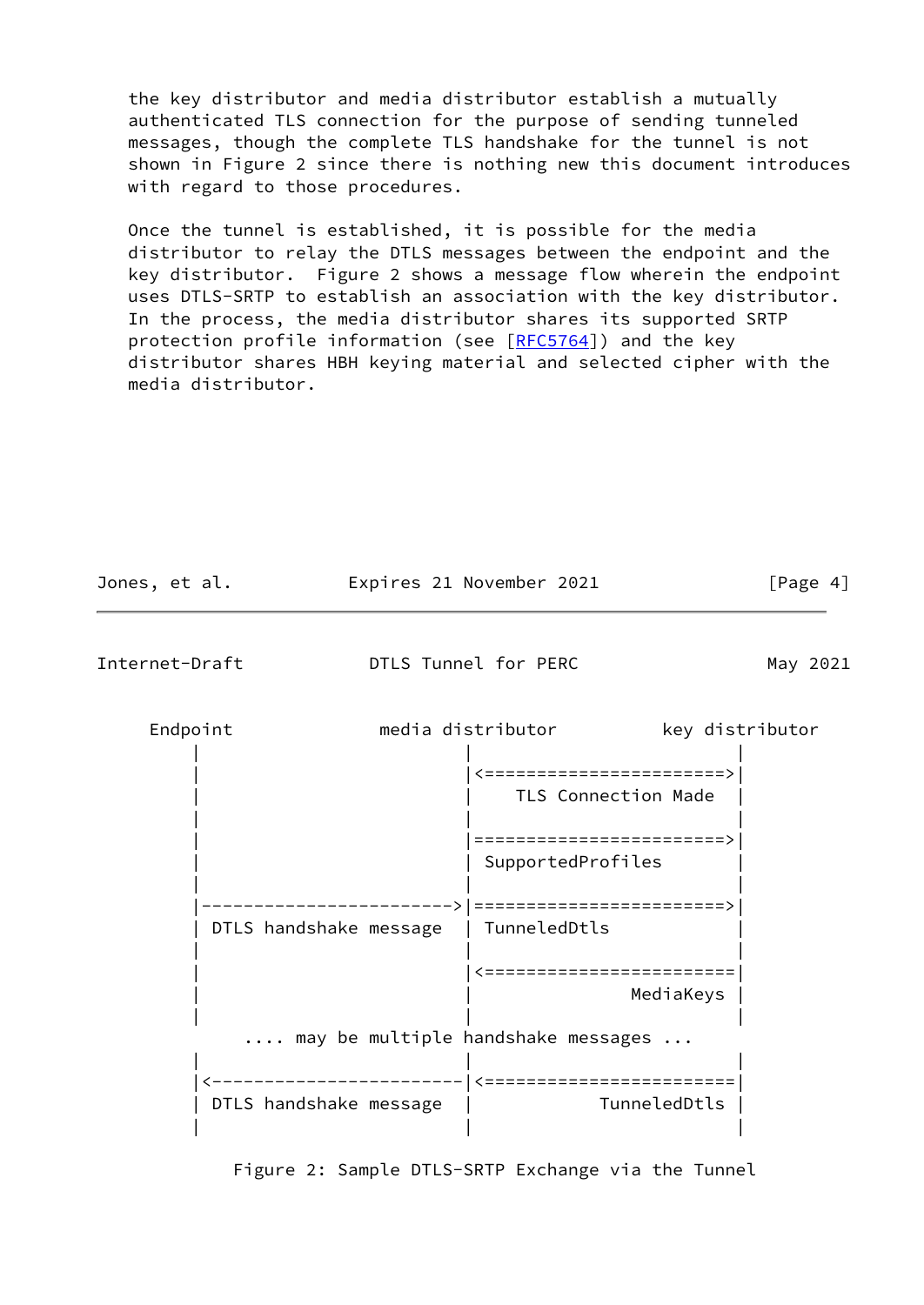After the initial TLS connection has been established each of the messages on the right-hand side of Figure 2 is a tunneling protocol message as defined in [Section 6.](#page-10-2)

 SRTP protection profiles supported by the media distributor will be sent in a "SupportedProfiles" message when the TLS tunnel is initially established. The key distributor will use that information to select a common profile supported by both the endpoint and the media distributor to ensure that HBH operations can be successfully performed.

 As DTLS messages are received from the endpoint by the media distributor, they are forwarded to the key distributor encapsulated inside a "TunneledDtls" message. Likewise, as "TunneledDtls" messages are received by the media distributor from the key distributor, the encapsulated DTLS packet is forwarded to the endpoint.

 The key distributor will provide the SRTP [[RFC3711](https://datatracker.ietf.org/doc/pdf/rfc3711)] keying material to the media distributor for HBH operations via the "MediaKeys" message. The media distributor will extract this keying material from the "MediaKeys" message when received and use it for HBH encryption and authentication.

|  | Jones, et al. | Expires 21 November 2021 | [Page 5] |
|--|---------------|--------------------------|----------|
|--|---------------|--------------------------|----------|

<span id="page-5-1"></span>

| Internet-Draft | DTLS Tunnel for PERC | May 2021 |
|----------------|----------------------|----------|
|                |                      |          |

## <span id="page-5-0"></span>[5](#page-5-0). Tunneling Procedures

 The following sub-sections explain in detail the expected behavior of the endpoint, the media distributor, and the key distributor.

 It is important to note that the tunneling protocol described in this document is not an extension to TLS [\[RFC5246](https://datatracker.ietf.org/doc/pdf/rfc5246)] or DTLS [[RFC6347](https://datatracker.ietf.org/doc/pdf/rfc6347)]. Rather, it is a protocol that transports DTLS messages generated by an endpoint or key distributor as data inside of the TLS connection established between the media distributor and key distributor.

<span id="page-5-2"></span>[5.1](#page-5-2). Endpoint Procedures

 The endpoint follows the procedures outlined for DTLS-SRTP [[RFC5764\]](https://datatracker.ietf.org/doc/pdf/rfc5764) in order to establish the cipher and keys used for encryption and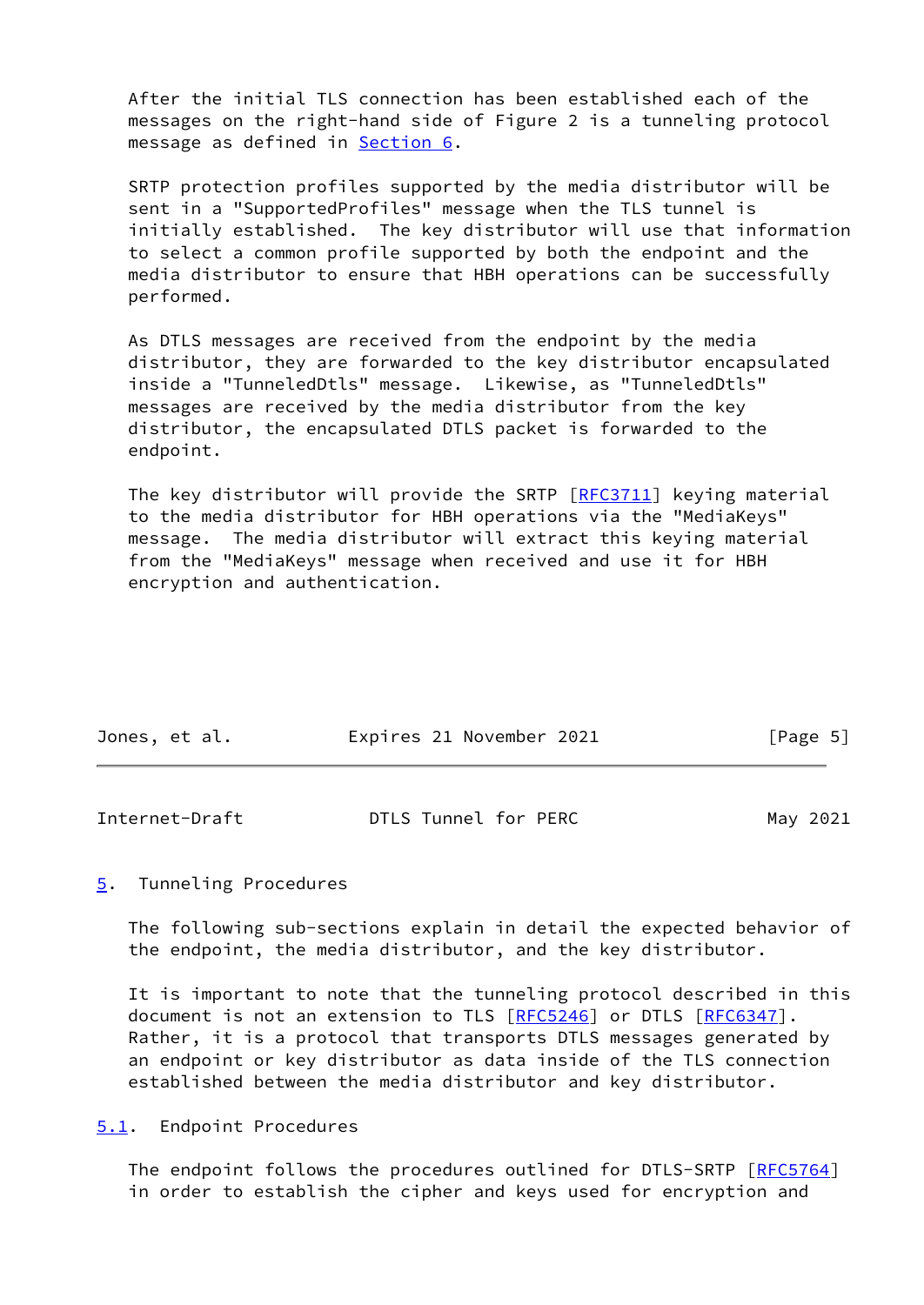authentication, with the endpoint acting as the client and the key distributor acting as the server. The endpoint does not need to be aware of the fact that DTLS messages it transmits toward the media distributor are being tunneled to the key distributor.

 The endpoint MUST include a unique identifier in the "tls-id" SDP [!@[RFC4566](https://datatracker.ietf.org/doc/pdf/rfc4566)] attribute sent by the endpoint in both offer and answer [\[RFC3264](https://datatracker.ietf.org/doc/pdf/rfc3264)] messages as per [[RFC8842](https://datatracker.ietf.org/doc/pdf/rfc8842)]. Further, the endpoint MUST include this same unique identifier in the "external\_session\_id" extension [[RFC8844](https://datatracker.ietf.org/doc/pdf/rfc8844)] in the "ClientHello" message when establishing a DTLS association.

 When receiving a "external\_session\_id" value from the key distributor, the client MUST check to ensure that value matches the "tls-id" value received in SDP. If the values do not match, the endpoint MUST consider any received keying material to be invalid and terminate the DTLS association.

<span id="page-6-0"></span>[5.2](#page-6-0). Tunnel Establishment Procedures

 Either the media distributor or key distributor initiates the establishment of a TLS tunnel. Which entity acts as the TLS client when establishing the tunnel and what event triggers the establishment of the tunnel are outside the scope of this document. Further, how the trust relationships are established between the key distributor and media distributor are also outside the scope of this document.

A tunnel MUST be a mutually authenticated TLS connection.

| Jones, et al. | Expires 21 November 2021 | [Page 6] |
|---------------|--------------------------|----------|

<span id="page-6-1"></span>Internet-Draft **DTLS Tunnel for PERC** May 2021

 The media distributor or key distributor MUST establish a tunnel prior to forwarding tunneled DTLS messages. Given the time-sensitive nature of DTLS-SRTP procedures, a tunnel SHOULD be established prior to the media distributor receiving a DTLS message from an endpoint.

 A single tunnel MAY be used to relay DTLS messages between any number of endpoints and the key distributor.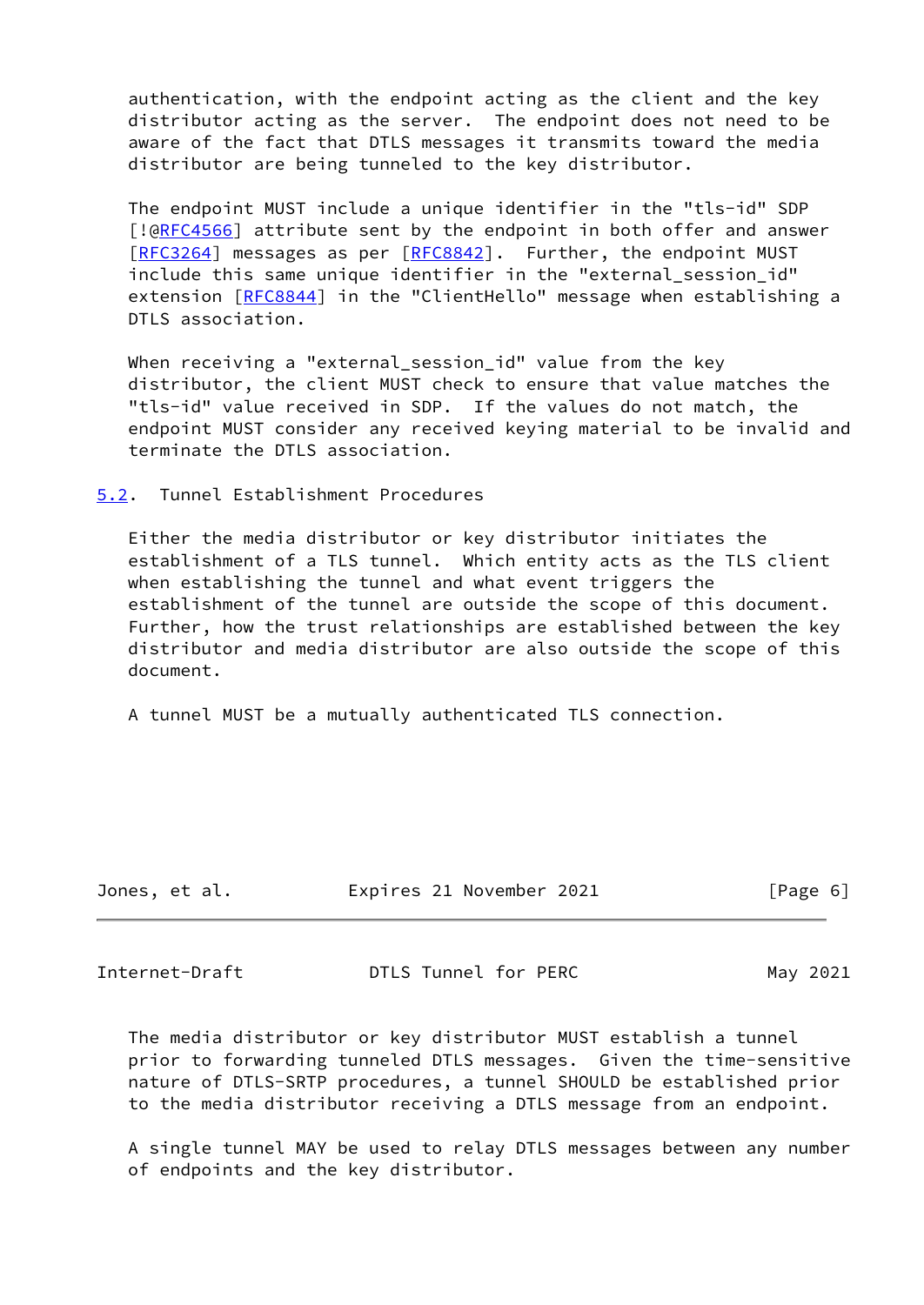A media distributor MAY have more than one tunnel established between itself and one or more key distributors. When multiple tunnels are established, which tunnel or tunnels to use to send messages for a given conference is outside the scope of this document.

<span id="page-7-0"></span>[5.3](#page-7-0). Media Distributor Tunneling Procedures

 The first message transmitted over the tunnel is the "SupportedProfiles" (see [Section 6](#page-10-2)). This message informs the key distributor about which DTLS-SRTP profiles the media distributor supports. This message MUST be sent each time a new tunnel connection is established or, in the case of connection loss, when a connection is re-established. The media distributor MUST support the same list of protection profiles for the duration of any endpoint initiated DTLS association and tunnel connection.

 The media distributor MUST assign a unique association identifier for each endpoint-initiated DTLS association and include it in all messages forwarded to the key distributor. The key distributor will subsequently include this identifier in all messages it sends so that the media distributor can map messages received via a tunnel and forward those messages to the correct endpoint. The association identifier MUST be randomly assigned UUID value as described Section [4.4 of \[RFC4122\]](https://datatracker.ietf.org/doc/pdf/rfc4122#section-4.4).

When a DTLS message is received by the media distributor from an endpoint, it forwards the UDP payload portion of that message to the key distributor encapsulated in a "TuneledDtls" message. The media distributor is not required to forward all messages received from an endpoint for a given DTLS association through the same tunnel if more than one tunnel has been established between it and a key distributor.

Jones, et al. **Expires 21 November 2021** [Page 7]

<span id="page-7-1"></span>Internet-Draft **DTLS Tunnel for PERC** May 2021

When a "MediaKeys" message is received, the media distributor MUST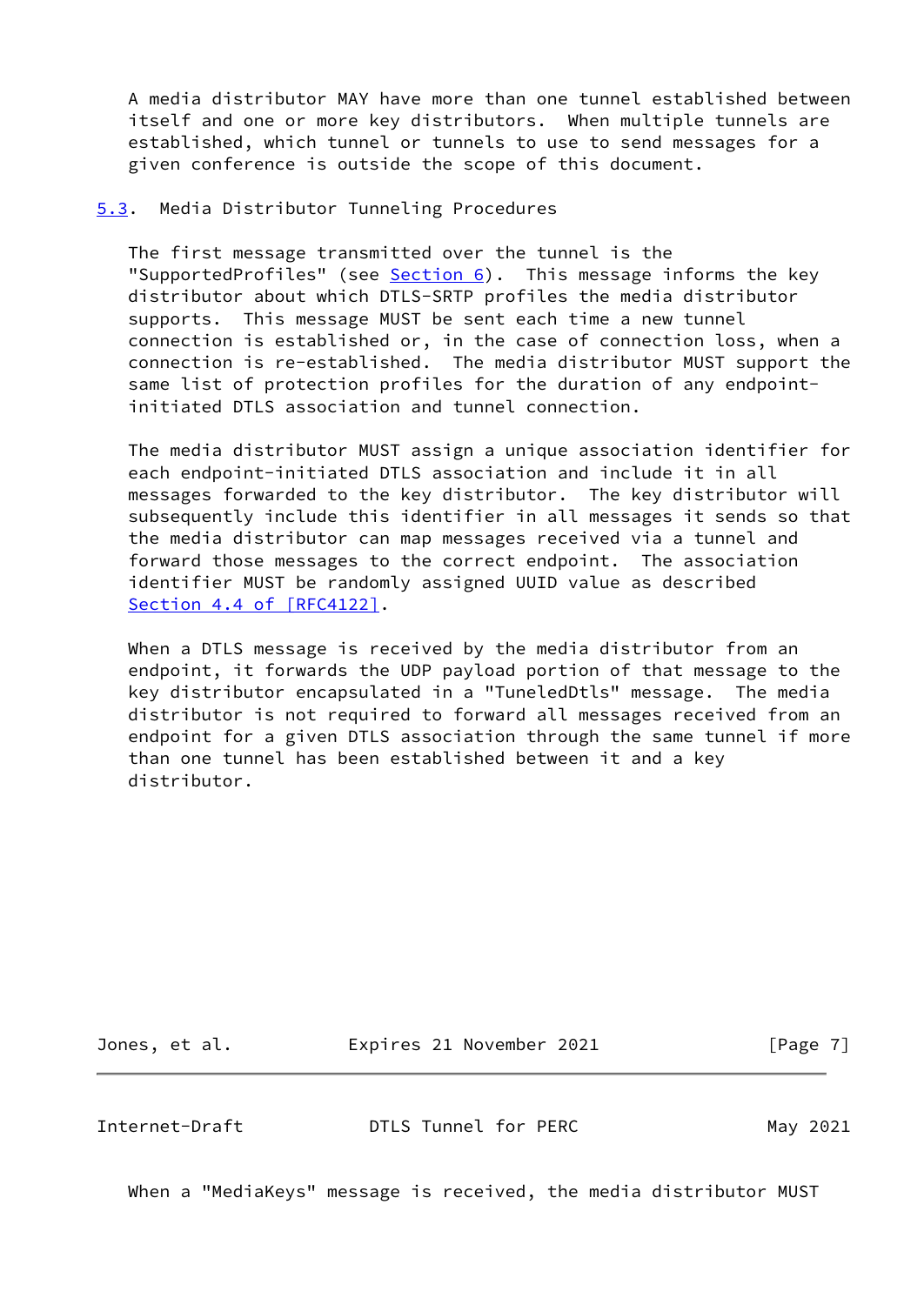extract the cipher and keying material conveyed in order to subsequently perform HBH encryption and authentication operations for RTP and RTCP packets sent between it and an endpoint. Since the HBH keying material will be different for each endpoint, the media distributor uses the association identifier included by the key distributor to ensure that the HBH keying material is used with the correct endpoint.

 The media distributor MUST forward all DTLS messages received from either the endpoint or the key distributor (via the "TunneledDtls" message) to ensure proper communication between those two entities.

 When the media distributor detects an endpoint has disconnected or when it receives conference control messages indicating the endpoint is to be disconnected, the media distributors MUST send an "EndpointDisconnect" message with the association identifier assigned to the endpoint to the key distributor. The media distributor SHOULD take a loss of all RTP and RTCP packets as an indicator that the endpoint has disconnected. The particulars of how RTP and RTCP are to be used to detect an endpoint disconnect, such as timeout period, is not specified. The media distributor MAY use additional indicators to determine when an endpoint has disconnected.

#### <span id="page-8-0"></span>[5.4](#page-8-0). Key Distributor Tunneling Procedures

 Each TLS tunnel established between the media distributor and the key distributor MUST be mutually authenticated.

 When the media distributor relays a DTLS message from an endpoint, the media distributor will include an association identifier that is unique per endpoint-originated DTLS association. The association identifier remains constant for the life of the DTLS association. The key distributor identifies each distinct endpoint-originated DTLS association by the association identifier.

 When processing an incoming endpoint association, the key distributor MUST extract the "external\_session\_id" value transmitted in the "ClientHello" message and match that against "tls-id" value the endpoint transmitted via SDP. If the values in SDP and the "ClientHello" do not match, the DTLS association MUST be rejected.

 The process through which the "tls-id" in SDP is conveyed to the key distributor is outside the scope of this document.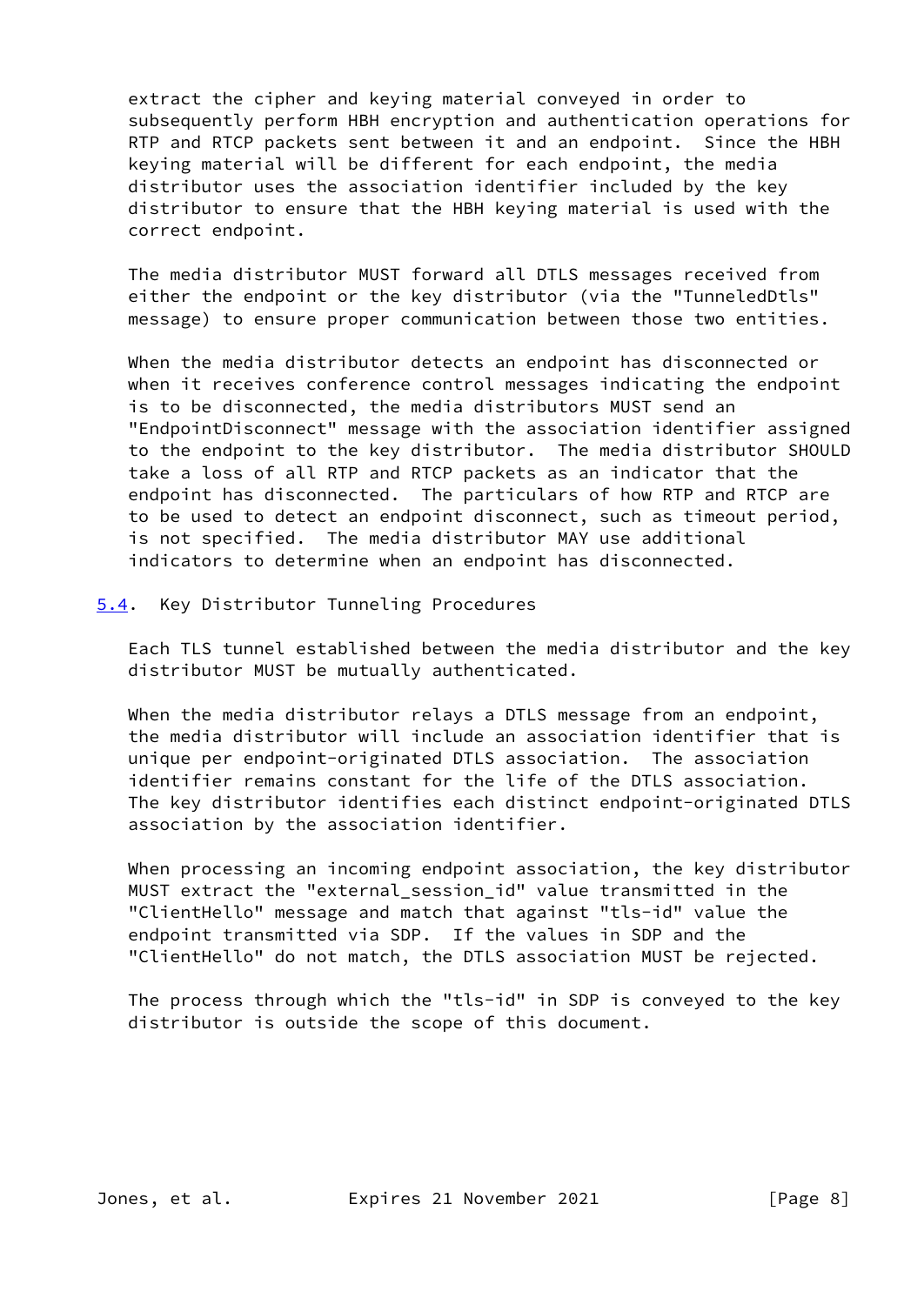Internet-Draft **DTLS Tunnel for PERC** May 2021

 The key distributor MUST match the certificate fingerprint and "external\_session\_id" received from endpoint's "ClientHello" message with the values received from the SDP transmitted by the endpoint. It is through this process that the key distributor can be sure to deliver the correct conference key to the endpoint.

 When sending the "ServerHello" message, the key distributor MUST insert its own unique identifier in the "external session id" extension. This value MUST also be conveyed back to the client via SDP as a "tls-id" attribute.

 The key distributor MUST encapsulate any DTLS message it sends to an endpoint inside a "TunneledDtls" message (see **Section 6**). The key distributor is not required to transmit all messages a given DTLS association through the same tunnel if more than one tunnel has been established between it and a media distributor.

 The key distributor MUST use the same association identifier in messages sent to an endpoint as was received in messages from that endpoint. This ensures the media distributor can forward the messages to the correct endpoint.

 The key distributor extracts tunneled DTLS messages from an endpoint and acts on those messages as if that endpoint had established the DTLS association directly with the key distributor. The key distributor is acting as the DTLS server and the endpoint is acting as the DTLS client. The handling of the messages and certificates is exactly the same as normal DTLS-SRTP procedures between endpoints.

 The key distributor MUST send a "MediaKeys" message to the media distributor as soon as the HBH encryption key is computed and before it sends a DTLS "Finished" message to the endpoint. The "MediaKeys" message includes the selected cipher (i.e. protection profile), MKI [\[RFC3711](https://datatracker.ietf.org/doc/pdf/rfc3711)] value (if any), SRTP master keys, and SRTP master salt values. The key distributor MUST use the same association identifier in the "MediaKeys" message as is used in the "TunneledDtls" messages for the given endpoint.

 The key distributor uses the certificate fingerprint of the endpoint along with the unique identifier received in the "external session id" extension to determine which conference a given DTLS association is associated.

 The key distributor MUST select a cipher that is supported by both the endpoint and the media distributor to ensure proper HBH operations.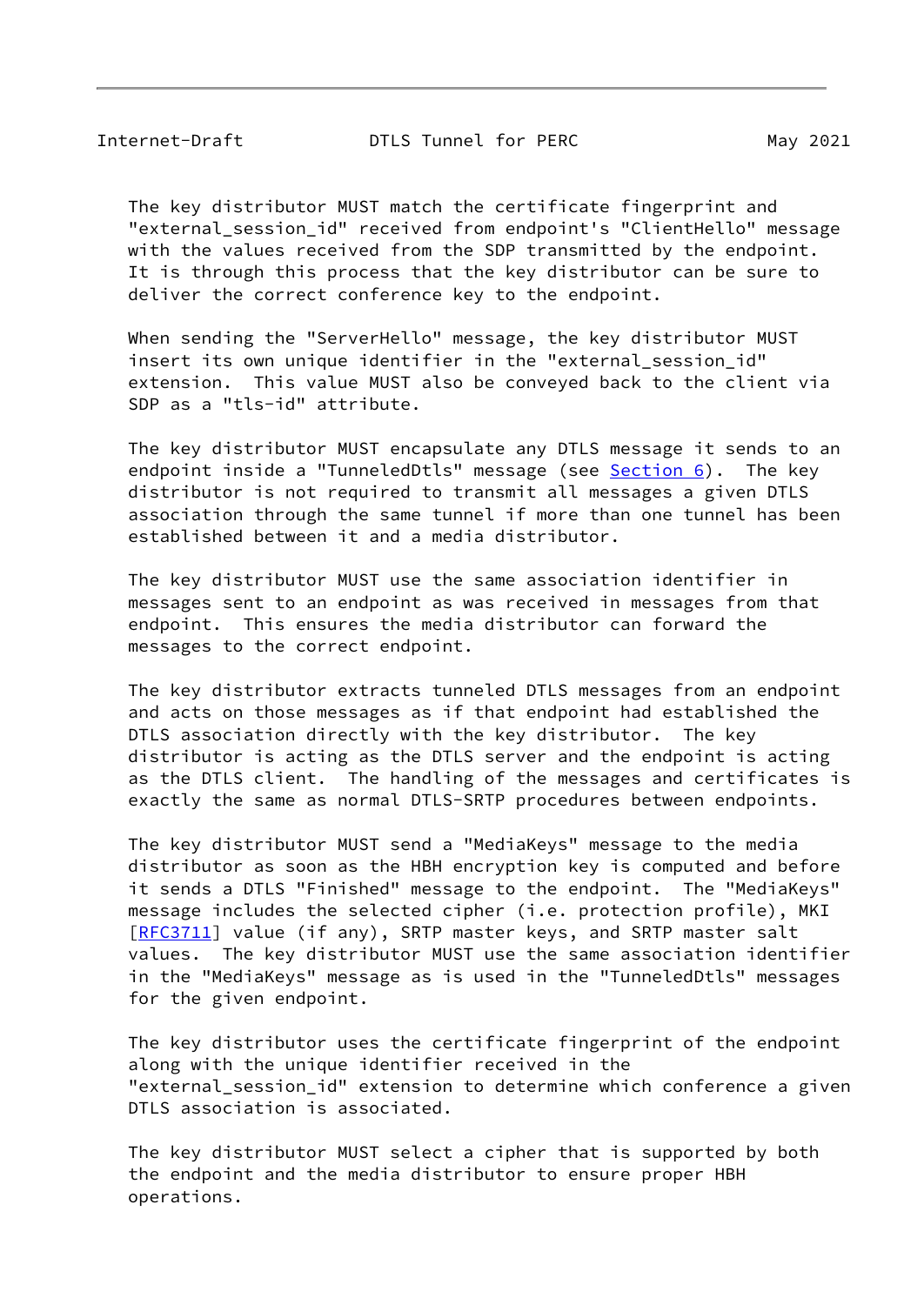#### <span id="page-10-1"></span>Internet-Draft **DTLS Tunnel for PERC** May 2021

 When the DTLS association between the endpoint and the key distributor is terminated, regardless of which entity initiated the termination, the key distributor MUST send an "EndpointDisconnect" message with the association identifier assigned to the endpoint to the media distributor.

<span id="page-10-0"></span>[5.5](#page-10-0). Versioning Considerations

 All messages for an established tunnel MUST utilize the same version value.

 Since the media distributor sends the first message over the tunnel, it effectively establishes the version of the protocol to be used. If that version is not supported by the key distributor, it MUST discard the message, transmit an "UnsupportedVersion" message, and close the TLS connection.

 The media distributor MUST take note of the version received in an "UnsupportedVersion" message and use that version when attempting to re-establish a failed tunnel connection. Note that it is not necessary for the media distributor to understand the newer version of the protocol to understand that the first message received is "UnsupportedVersion". The media distributor can determine from the first two octets received what the version number is and that the message is "UnsupportedVersion". The rest of the data received, if any, would be discarded and the connection closed (if not already closed).

<span id="page-10-2"></span>[6](#page-10-2). Tunneling Protocol

 Tunneled messages are transported via the TLS tunnel as application data between the media distributor and the key distributor. Tunnel messages are specified using the format described in [\[RFC5246\]](https://datatracker.ietf.org/doc/pdf/rfc5246#section-4)  [section](https://datatracker.ietf.org/doc/pdf/rfc5246#section-4) 4. As in [[RFC5246](https://datatracker.ietf.org/doc/pdf/rfc5246)], all values are stored in network byte (big endian) order; the uint32 represented by the hex bytes 01 02 03 04 is equivalent to the decimal value 16909060.

 The protocol defines several different messages, each of which containing the the following information: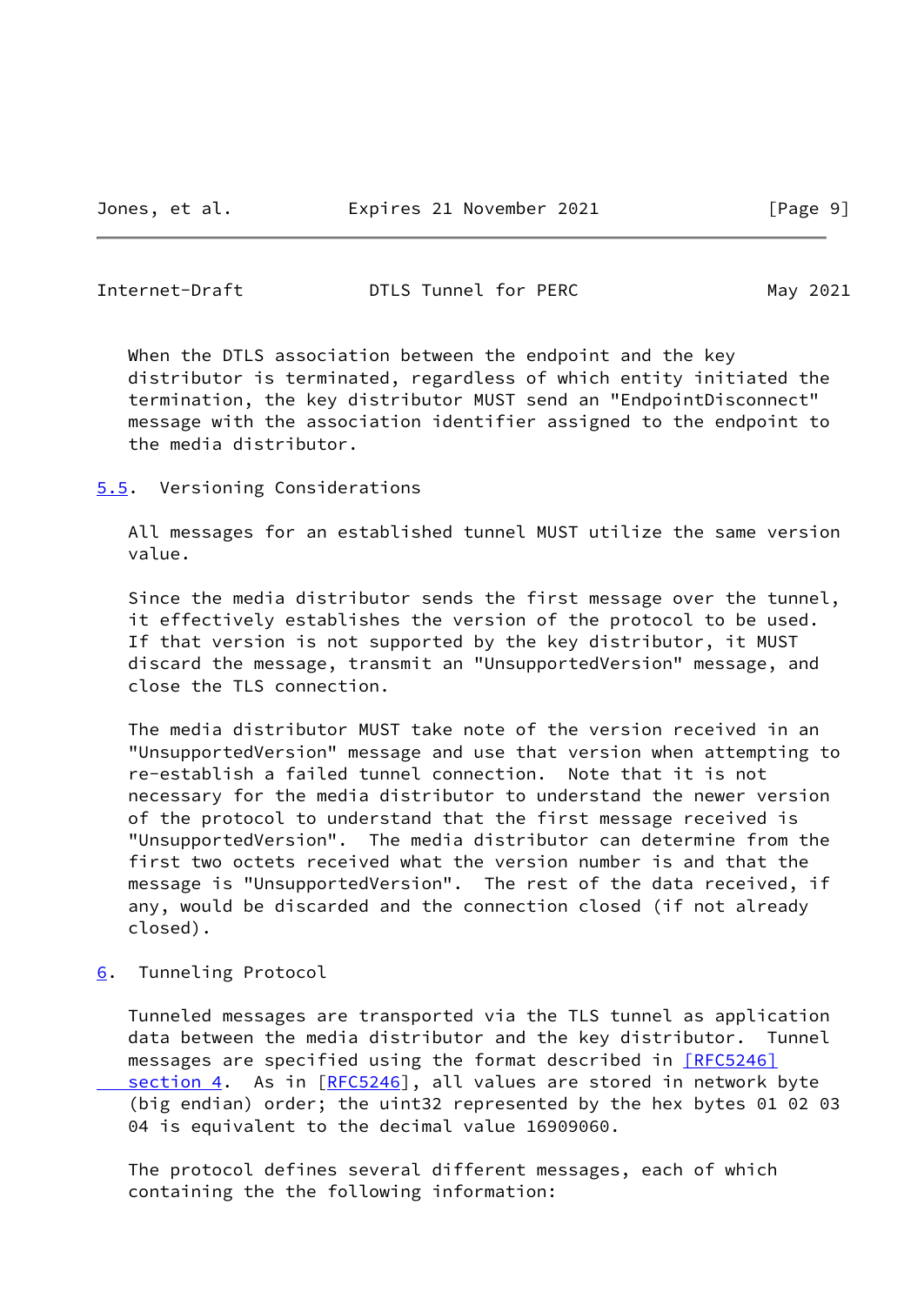- \* Protocol version
- \* Message type identifier
- \* The message body

 Each of these messages is a "TunnelMessage" in the syntax, with a message type indicating the actual content of the message body.

|  | Jones, et al. |  |  | Expires 21 November 2021 |  | [Page 10] |  |
|--|---------------|--|--|--------------------------|--|-----------|--|
|--|---------------|--|--|--------------------------|--|-----------|--|

<span id="page-11-1"></span>

| Internet-Draft | DTLS Tunnel for PERC | May 2021 |
|----------------|----------------------|----------|
|----------------|----------------------|----------|

```
6.1. Tunnel Message Format
```
 The syntax of the protocol is defined below. "TunnelMessage" defines the structure of all messages sent via the tunnel protocol. That structure includes a field called "msg\_type" that identifies the specific type of message contained within "TunnelMessage".

```
 enum {
    supported_profiles(1),
    unsupported_version(2),
   media keys(3),
    tunneled_dtls(4),
    endpoint_disconnect(5),
    (255)
} MsgType;
opaque uuid[16];
struct {
    MsgType msg_type;
    uint16 length;
    select (MsgType) {
        case supported_profiles: SupportedProfiles;
        case unsupported_version: UnsupportedVersion;
        case media_keys: MediaKeys;
        case tunneled_dtls: TunneledDtls;
       case endpoint disconnect: EndpointDisconnect;
  } body;
} TunnelMessage;
```

```
 The elements of "TunnelMessage" include:
```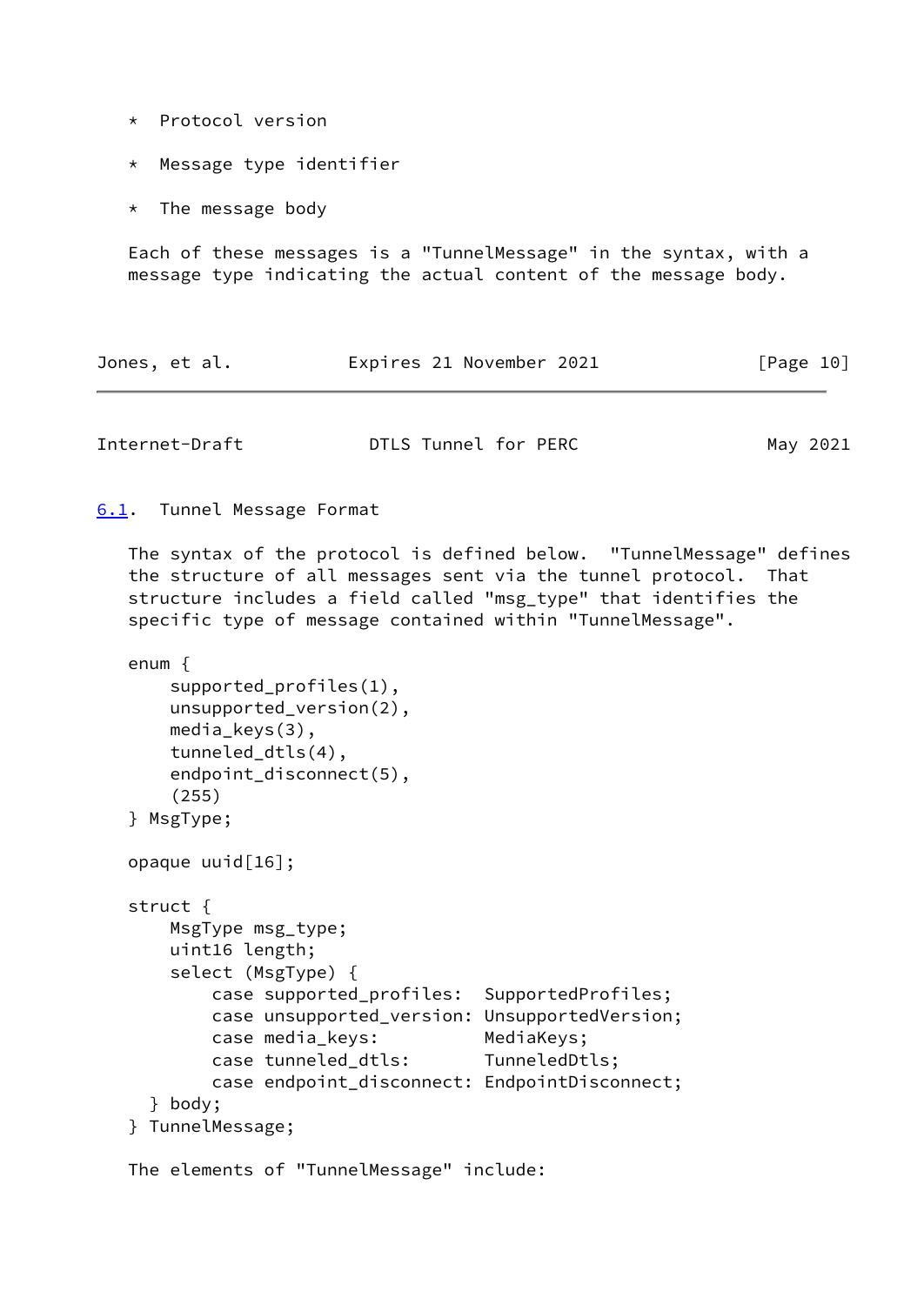- \* msg\_type: the type of message contained within the structure "body".
- \* length: the length in octets of the following "body" of the message.

The "SupportedProfiles" message is defined as:

```
 uint8 SRTPProtectionProfile[2]; /* from RFC5764 */
```

```
 struct {
    uint8 version;
    SRTPProtectionProfile protection_profiles<0..2^16-1>;
} SupportedProfiles;
```
This message contains this single element:

| Jones, et al. |  |  | Expires 21 November 2021 |  | [Page 11] |  |
|---------------|--|--|--------------------------|--|-----------|--|
|---------------|--|--|--------------------------|--|-----------|--|

| Internet-Draft | DTLS Tunnel for PERC<br>________ |  | May 2021 |
|----------------|----------------------------------|--|----------|
|----------------|----------------------------------|--|----------|

- \* version: indicates the version of this protocol (0x00).
- \* protection\_profiles: The list of two-octet SRTP protection profile values as per [\[RFC5764](https://datatracker.ietf.org/doc/pdf/rfc5764)] supported by the media distributor.

The "UnsupportedVersion" message is defined as follows:

```
 struct {
    uint8 highest_version;
} UnsupportedVersion;
```
The elements of "UnsupportedVersion" include:

\* highest\_version: indicates the highest supported protocol version.

The "MediaKeys" message is defined as:

```
 struct {
    uuid association_id;
    SRTPProtectionProfile protection_profile;
    opaque mki<0..255>;
    opaque client_write_SRTP_master_key<1..255>;
    opaque server_write_SRTP_master_key<1..255>;
    opaque client_write_SRTP_master_salt<1..255>;
    opaque server_write_SRTP_master_salt<1..255>;
```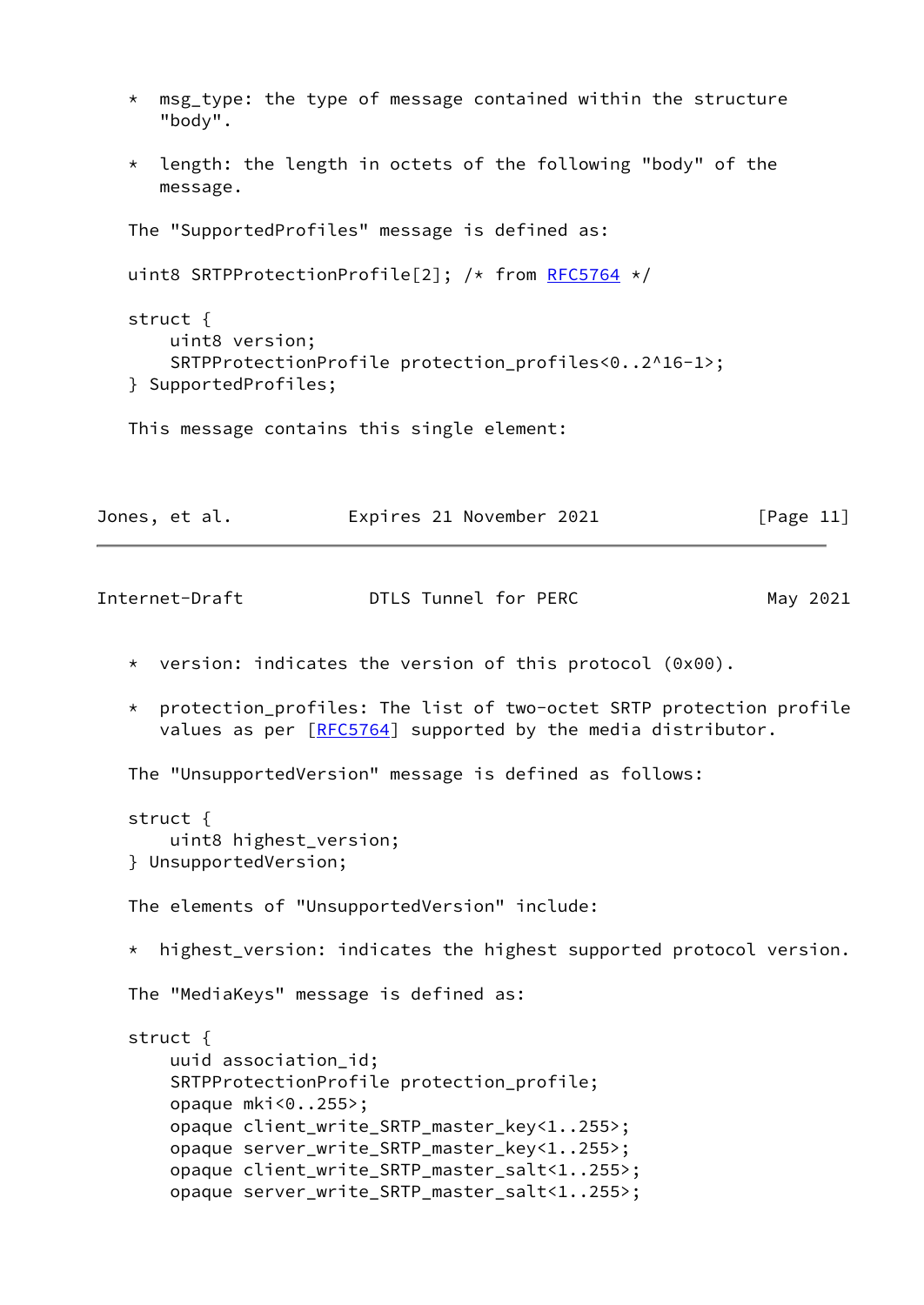#### } MediaKeys;

The fields are described as follows:

- \* association\_id: A value that identifies a distinct DTLS association between an endpoint and the key distributor.
- \* protection\_profiles: The value of the two-octet SRTP protection profile value as per [\[RFC5764](https://datatracker.ietf.org/doc/pdf/rfc5764)] used for this DTLS association.
- \* mki: Master key identifier [[RFC3711](https://datatracker.ietf.org/doc/pdf/rfc3711)]. A zero-length field indicates that no MKI value is present.
- \* client\_write\_SRTP\_master\_key: The value of the SRTP master key used by the client (endpoint).
- \* server\_write\_SRTP\_master\_key: The value of the SRTP master key used by the server (media distributor).
- \* client\_write\_SRTP\_master\_salt: The value of the SRTP master salt used by the client (endpoint).

| Jones, et al. | Expires 21 November 2021 | [Page 12] |
|---------------|--------------------------|-----------|
|               |                          |           |

<span id="page-13-0"></span>Internet-Draft **DTLS Tunnel for PERC** May 2021

 \* server\_write\_SRTP\_master\_salt: The value of the SRTP master salt used by the server (media distributor).

The "TunneledDtls" message is defined as:

```
 struct {
    uuid association_id;
    opaque dtls_message<0..2^16-1>;
} TunneledDtls;
```
The fields are described as follows:

- $*$  association id: An value that identifies a distinct DTLS association between an endpoint and the key distributor.
- \* dtls\_message: the content of the DTLS message received by the endpoint or to be sent to the endpoint.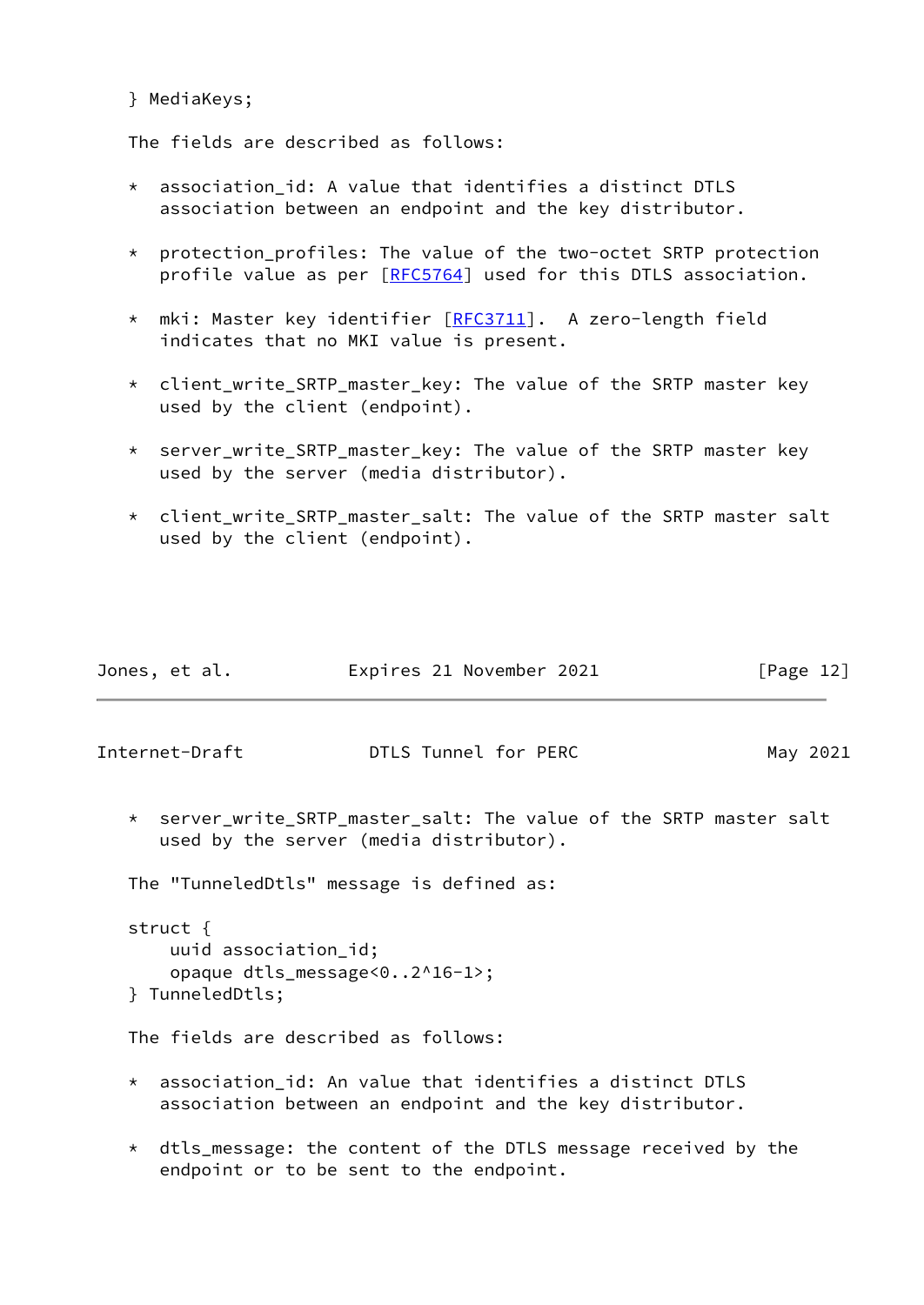The "EndpointDisconect" message is defined as:

```
 struct {
    uuid association_id;
} EndpointDisconnect;
```
The fields are described as follows:

- association id: An value that identifies a distinct DTLS association between an endpoint and the key distributor.
- <span id="page-14-0"></span>[7](#page-14-0). Example Binary Encoding

 The "TunnelMessage" is encoded in binary following the procedures specified in [\[RFC5246](https://datatracker.ietf.org/doc/pdf/rfc5246)]. This section provides an example of what the bits on the wire would look like for the "SupportedProfiles" message that advertises support for both DOUBLE\_AEAD\_AES\_128\_GCM\_AEAD\_AES\_128\_GCM and DOUBLE AEAD AES 256 GCM AEAD AES 256 GCM [\[RFC8723](https://datatracker.ietf.org/doc/pdf/rfc8723)].

 TunnelMessage: message\_type: 0x01 length: 0x0007 SupportedProfiles: version: 0x00 protection\_profiles: 0x0004 (length) 0x0009000A (value)

 Thus, the encoding on the wire presented here in network bytes order would be this stream of octets:

| Jones, et al. | Expires 21 November 2021 | [Page 13] |
|---------------|--------------------------|-----------|
|               |                          |           |

<span id="page-14-2"></span>Internet-Draft **DTLS Tunnel for PERC** May 2021

0x0100070000040009000A

<span id="page-14-1"></span>[8](#page-14-1). IANA Considerations

 This document establishes a new registry to contain message type values used in the DTLS Tunnel protocol. These data type values are a single octet in length. This document defines the values shown in Table 1 below, leaving the balance of possible values reserved for future specifications: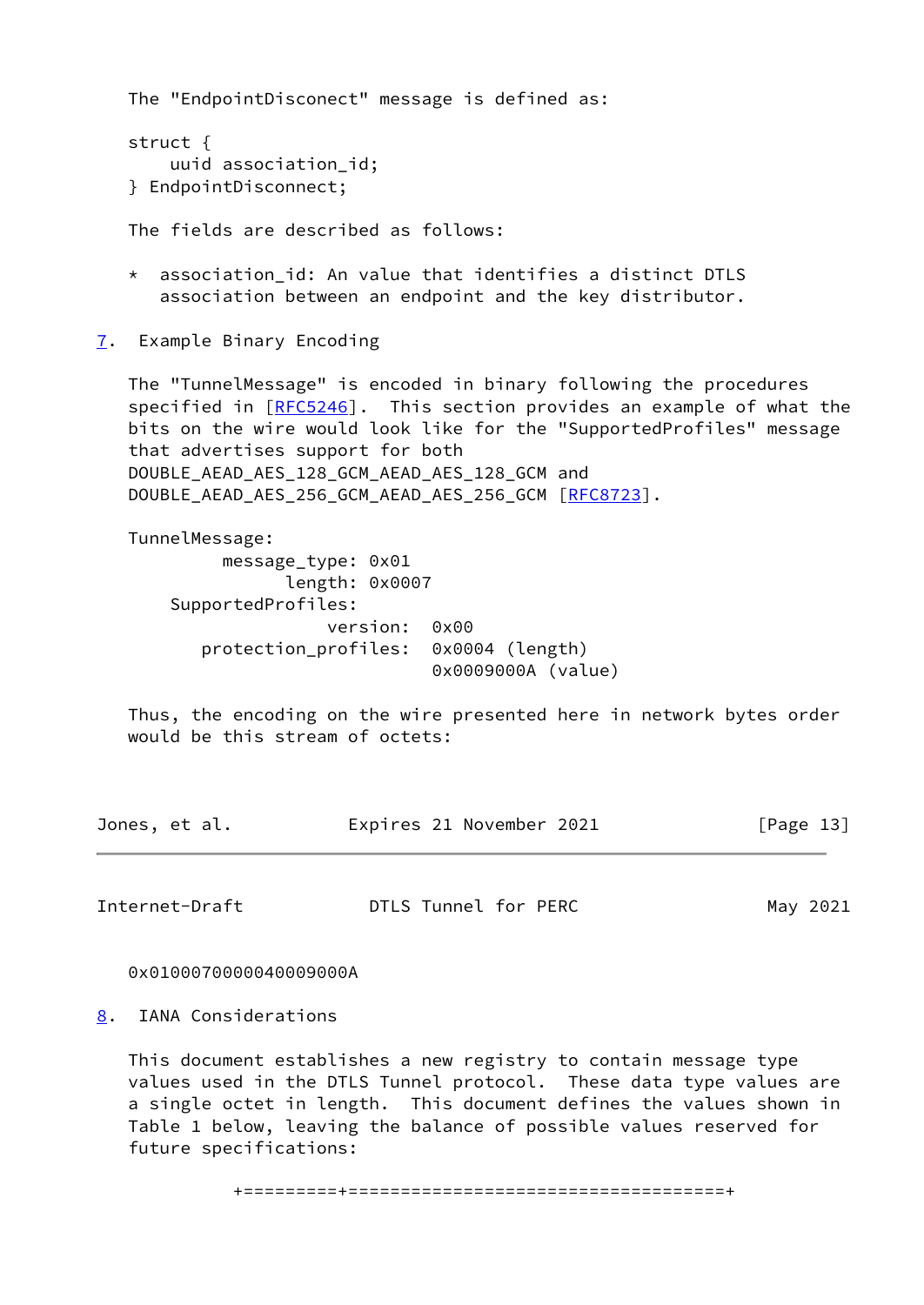|  | MsgType   Description<br>============================                     |
|--|---------------------------------------------------------------------------|
|  | 0x01   Supported SRTP Protection Profiles  <br>-------------------------- |
|  | 0x02   Unsupported Version                                                |
|  | 0x03   Media Keys                                                         |
|  | 0x04   Tunneled DTLS                                                      |
|  | 0x05   Endpoint Disconnect<br>---------------                             |

 Table 1: Data Type Values for the DTLS Tunnel Protocol

The value 0x00 and all values in the range 0x06 to 0xFF are reserved.

 The name for this registry is "Datagram Transport Layer Security (DTLS) Tunnel Protocol Data Types for Privacy Enhanced Conferencing".

 The procedures for updating this table are those defined as "IETF Review" in section 4.8 if [![@RFC8126](https://datatracker.ietf.org/doc/pdf/rfc8126)].

<span id="page-15-0"></span>[9](#page-15-0). Security Considerations

 The encapsulated data is protected by the TLS connection from the endpoint to key distributor, and the media distributor is merely an on path entity. The media distributor does not have access to the end-to-end keying material This does not introduce any additional security concerns beyond a normal DTLS-SRTP association.

 The HBH keying material is protected by the mutual authenticated TLS connection between the media distributor and key distributor. The key distributor MUST ensure that it only forms associations with authorized media distributors or it could hand HBH keying material to untrusted parties.

| Jones, et al. | Expires 21 November 2021 | [Page 14] |  |
|---------------|--------------------------|-----------|--|
|               |                          |           |  |

<span id="page-15-1"></span>

| Internet-Draft | DTLS Tunnel for PERC | May 2021 |
|----------------|----------------------|----------|
|----------------|----------------------|----------|

 The supported profiles information sent from the media distributor to the key distributor is not particularly sensitive as it only provides the cryptographic algorithms supported by the media distributor. Further, it is still protected by the TLS connection between the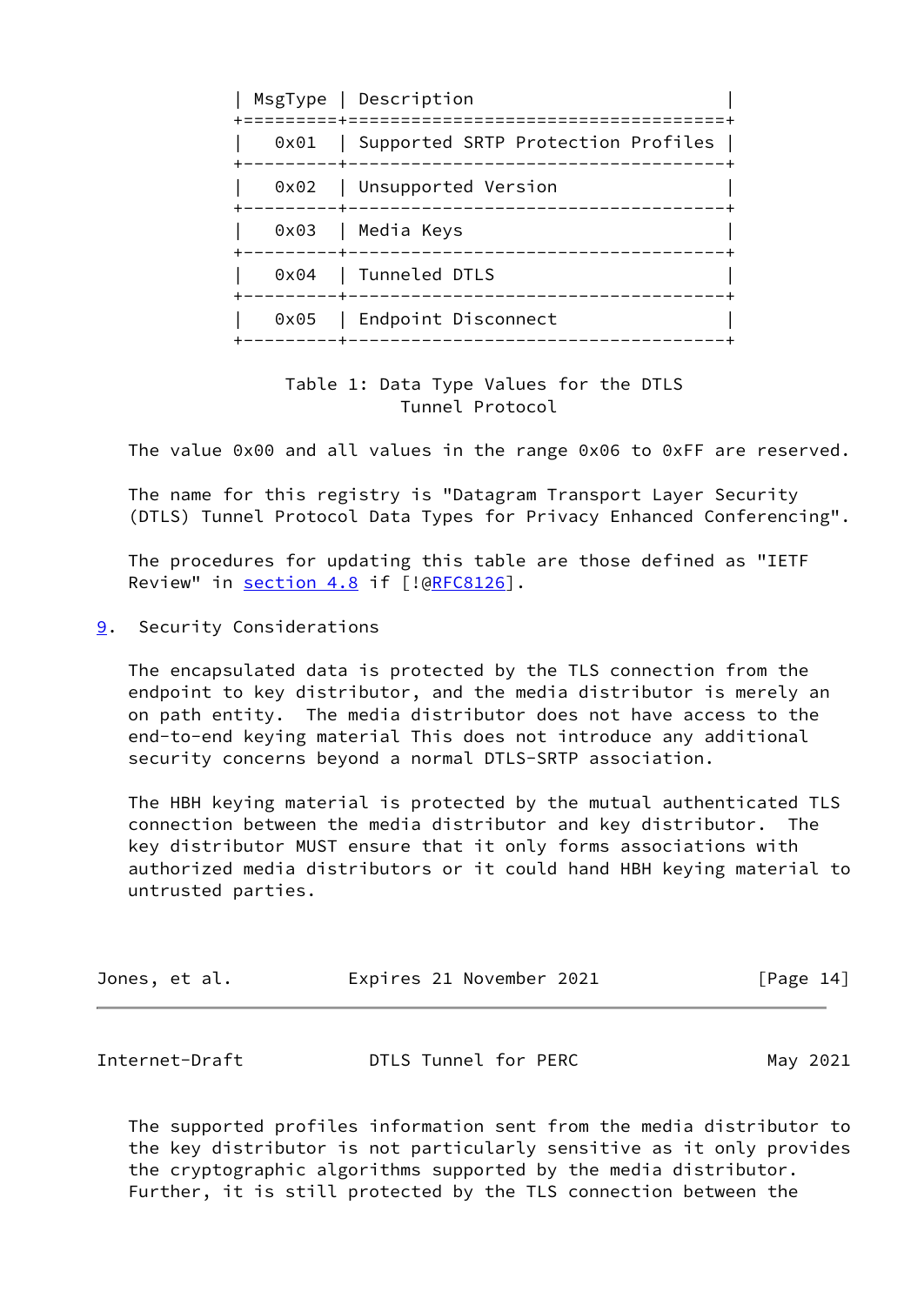media distributor and the key distributor.

<span id="page-16-0"></span>[10.](#page-16-0) Acknowledgments

 The author would like to thank David Benham and Cullen Jennings for reviewing this document and providing constructive comments.

- <span id="page-16-1"></span>[11.](#page-16-1) Normative References
	- [RFC2119] Bradner, S., "Key words for use in RFCs to Indicate Requirement Levels", [BCP 14](https://datatracker.ietf.org/doc/pdf/bcp14), [RFC 2119](https://datatracker.ietf.org/doc/pdf/rfc2119), DOI 10.17487/RFC2119, March 1997, <[https://www.rfc-editor.org/info/rfc2119>](https://www.rfc-editor.org/info/rfc2119).
	- [RFC3264] Rosenberg, J. and H. Schulzrinne, "An Offer/Answer Model with Session Description Protocol (SDP)", [RFC 3264](https://datatracker.ietf.org/doc/pdf/rfc3264), DOI 10.17487/RFC3264, June 2002, <[https://www.rfc-editor.org/info/rfc3264>](https://www.rfc-editor.org/info/rfc3264).
	- [RFC3550] Schulzrinne, H., Casner, S., Frederick, R., and V. Jacobson, "RTP: A Transport Protocol for Real-Time Applications", STD 64, [RFC 3550](https://datatracker.ietf.org/doc/pdf/rfc3550), DOI 10.17487/RFC3550, July 2003, <<https://www.rfc-editor.org/info/rfc3550>>.
	- [RFC3711] Baugher, M., McGrew, D., Naslund, M., Carrara, E., and K. Norrman, "The Secure Real-time Transport Protocol (SRTP)", [RFC 3711,](https://datatracker.ietf.org/doc/pdf/rfc3711) DOI 10.17487/RFC3711, March 2004, <[https://www.rfc-editor.org/info/rfc3711>](https://www.rfc-editor.org/info/rfc3711).
	- [RFC4122] Leach, P., Mealling, M., and R. Salz, "A Universally Unique IDentifier (UUID) URN Namespace", [RFC 4122,](https://datatracker.ietf.org/doc/pdf/rfc4122) DOI 10.17487/RFC4122, July 2005, <[https://www.rfc-editor.org/info/rfc4122>](https://www.rfc-editor.org/info/rfc4122).
	- [RFC5246] Dierks, T. and E. Rescorla, "The Transport Layer Security (TLS) Protocol Version 1.2", [RFC 5246](https://datatracker.ietf.org/doc/pdf/rfc5246), DOI 10.17487/RFC5246, August 2008, <[https://www.rfc-editor.org/info/rfc5246>](https://www.rfc-editor.org/info/rfc5246).
	- [RFC5764] McGrew, D. and E. Rescorla, "Datagram Transport Layer Security (DTLS) Extension to Establish Keys for the Secure Real-time Transport Protocol (SRTP)", [RFC 5764](https://datatracker.ietf.org/doc/pdf/rfc5764), DOI 10.17487/RFC5764, May 2010, <[https://www.rfc-editor.org/info/rfc5764>](https://www.rfc-editor.org/info/rfc5764).

| Expires 21 November 2021<br>Jones, et al. | [Page 15] |
|-------------------------------------------|-----------|
|-------------------------------------------|-----------|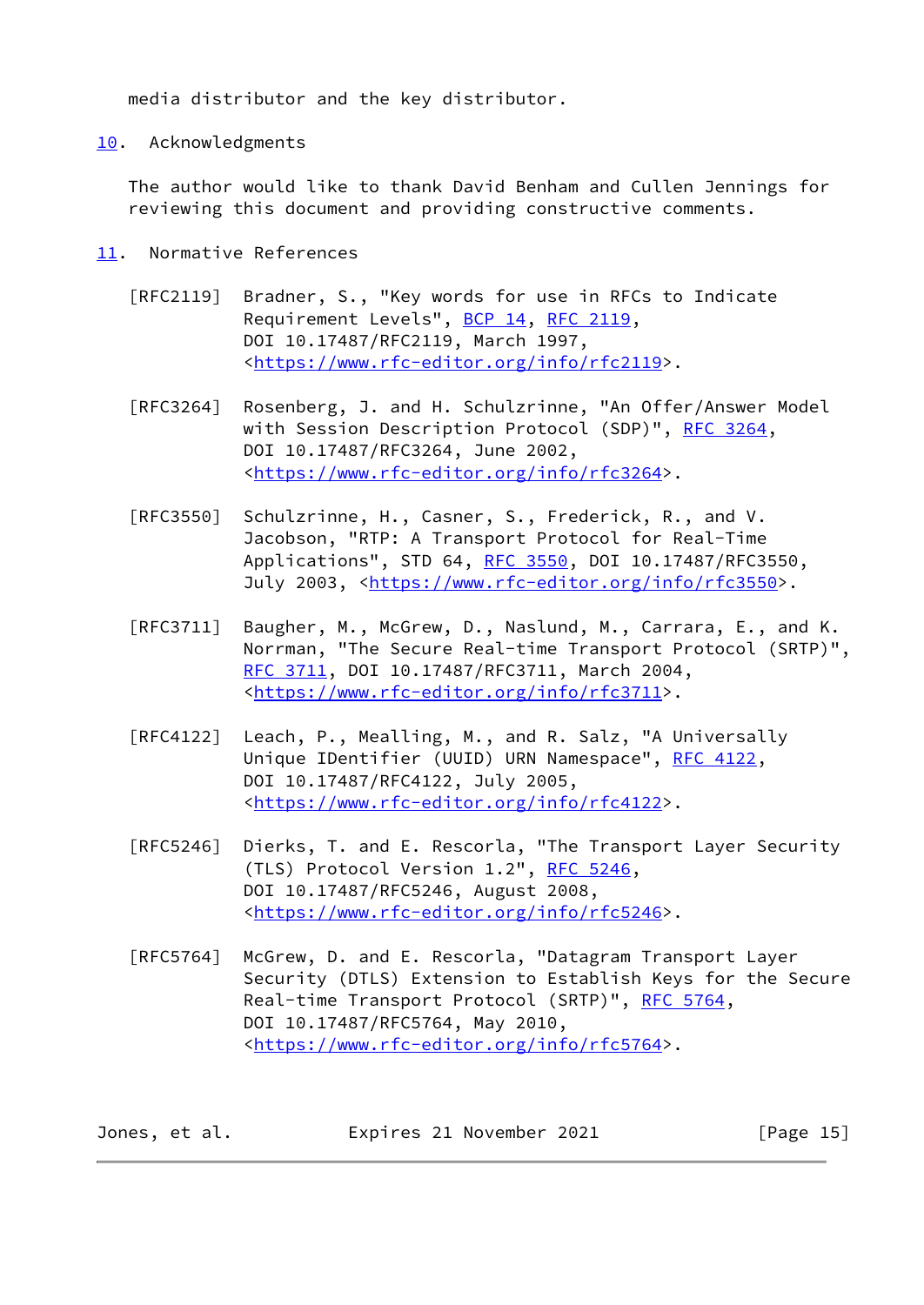- <span id="page-17-1"></span> [RFC6347] Rescorla, E. and N. Modadugu, "Datagram Transport Layer Security Version 1.2", [RFC 6347](https://datatracker.ietf.org/doc/pdf/rfc6347), DOI 10.17487/RFC6347, January 2012, [<https://www.rfc-editor.org/info/rfc6347](https://www.rfc-editor.org/info/rfc6347)>.
- [RFC8174] Leiba, B., "Ambiguity of Uppercase vs Lowercase in [RFC](https://datatracker.ietf.org/doc/pdf/rfc2119) [2119](https://datatracker.ietf.org/doc/pdf/rfc2119) Key Words", [BCP 14](https://datatracker.ietf.org/doc/pdf/bcp14), [RFC 8174,](https://datatracker.ietf.org/doc/pdf/rfc8174) DOI 10.17487/RFC8174, May 2017, [<https://www.rfc-editor.org/info/rfc8174](https://www.rfc-editor.org/info/rfc8174)>.
- [RFC8842] Holmberg, C. and R. Shpount, "Session Description Protocol (SDP) Offer/Answer Considerations for Datagram Transport Layer Security (DTLS) and Transport Layer Security (TLS)", [RFC 8842,](https://datatracker.ietf.org/doc/pdf/rfc8842) DOI 10.17487/RFC8842, January 2021, <[https://www.rfc-editor.org/info/rfc8842>](https://www.rfc-editor.org/info/rfc8842).
- [RFC8844] Thomson, M. and E. Rescorla, "Unknown Key-Share Attacks on Uses of TLS with the Session Description Protocol (SDP)", [RFC 8844,](https://datatracker.ietf.org/doc/pdf/rfc8844) DOI 10.17487/RFC8844, January 2021, <[https://www.rfc-editor.org/info/rfc8844>](https://www.rfc-editor.org/info/rfc8844).
- [RFC8871] Jones, P., Benham, D., and C. Groves, "A Solution Framework for Private Media in Privacy-Enhanced RTP Conferencing (PERC)", [RFC 8871](https://datatracker.ietf.org/doc/pdf/rfc8871), DOI 10.17487/RFC8871, January 2021, [<https://www.rfc-editor.org/info/rfc8871](https://www.rfc-editor.org/info/rfc8871)>.
- <span id="page-17-0"></span>[12.](#page-17-0) Informative References
	- [RFC8723] Jennings, C., Jones, P., Barnes, R., and A.B. Roach, "Double Encryption Procedures for the Secure Real-Time Transport Protocol (SRTP)", [RFC 8723,](https://datatracker.ietf.org/doc/pdf/rfc8723) DOI 10.17487/RFC8723, April 2020, <[https://www.rfc-editor.org/info/rfc8723>](https://www.rfc-editor.org/info/rfc8723).

Authors' Addresses

 Paul E. Jones Cisco Systems, Inc. 7025 Kit Creek Rd. Research Triangle Park, North Carolina 27709 United States of America

 Phone: +1 919 476 2048 Email: paulej@packetizer.com

 Paul M. Ellenbogen Princeton University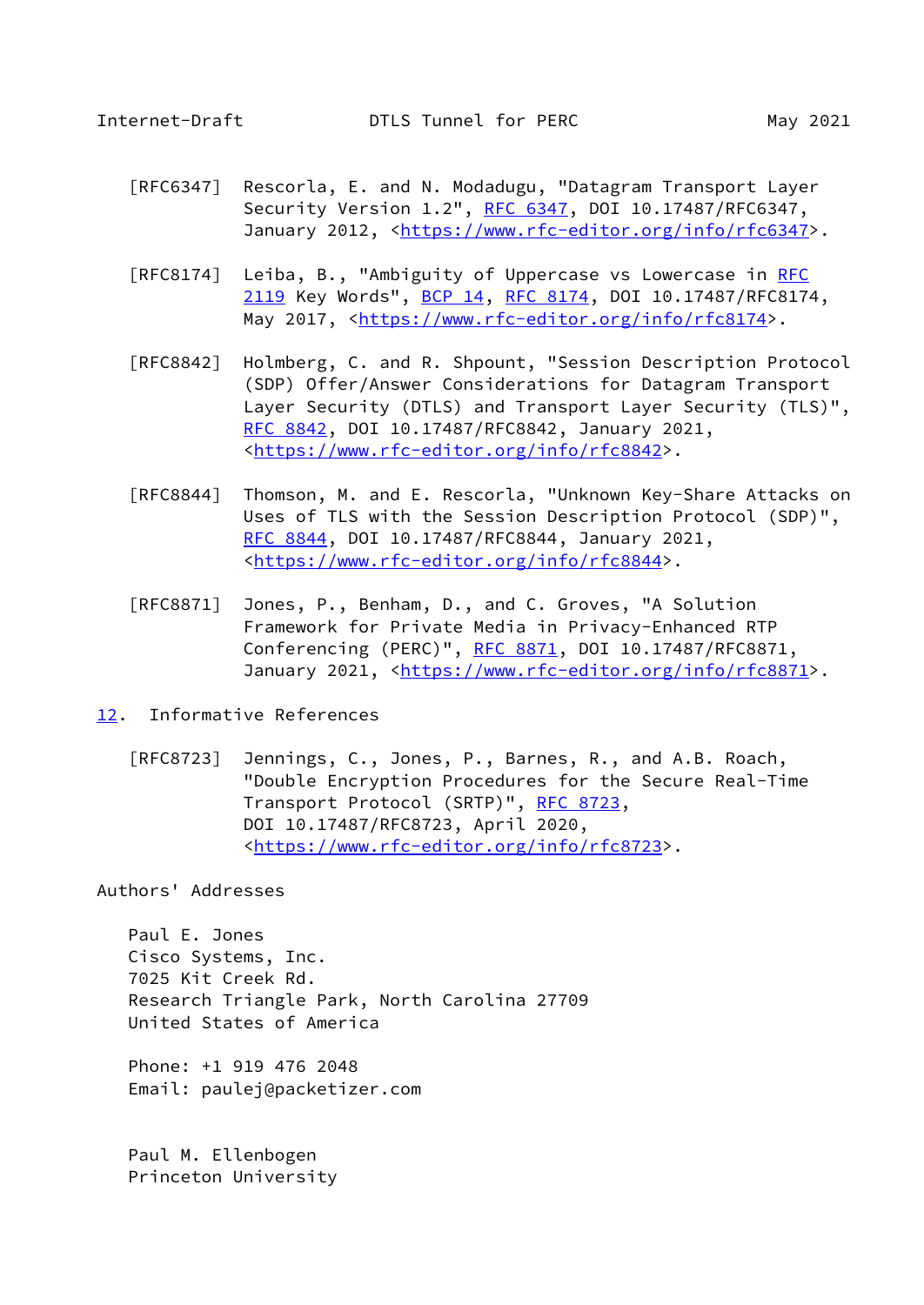Phone: +1 206 851 2069

| Internet-Draft              | DTLS Tunnel for PERC | May 2021 |
|-----------------------------|----------------------|----------|
| Email: pe5@cs.princeton.edu |                      |          |
| Nils H. Ohlmeier<br>Mozilla |                      |          |
| Phone: $+1$ 408 659 6457    |                      |          |

Email: nils@ohlmeier.org

# Jones, et al. **Expires 21 November 2021** [Page 16]